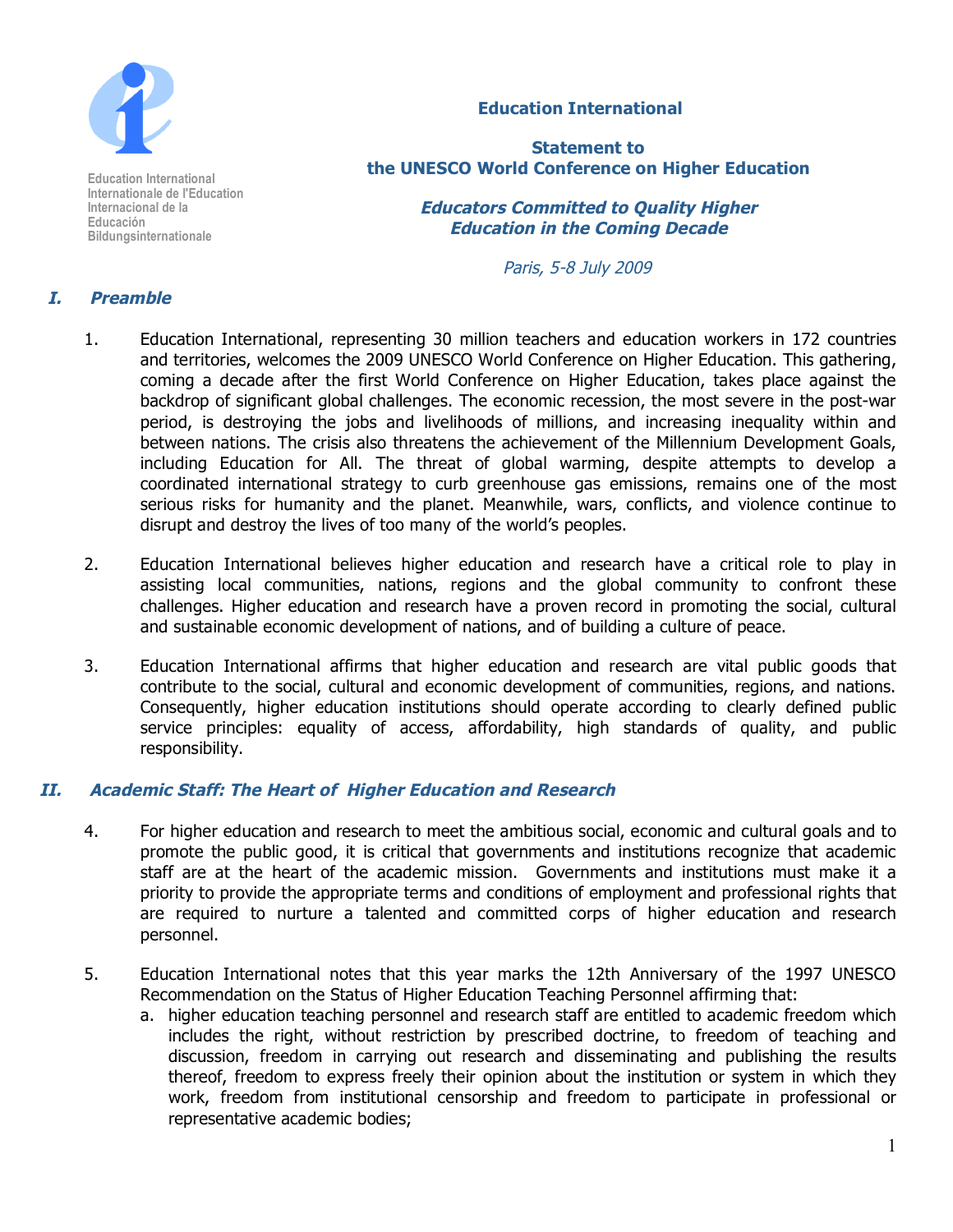- b. the right to education, teaching and research can only be fully enjoyed in an atmosphere of academic freedom and autonomy for institutions of higher education;
- c. tenure or its functional equivalent, where applicable, constitutes one of the major procedural safeguards of academic freedom;
- d. higher education teaching personnel and research staff should enjoy the right to freedom of association, and the right to bargain collectively as promoted in the standards and instruments of the International Labour Organization (ILO); and,
- e. working conditions for higher education teaching personnel and research staff should be such as will best promote effective teaching, scholarship, and research.

Education International calls on all Member States to fully implement the principles set out in the 1997 Recommendation in order to advance higher education and research that can fulfill it social responsibility and that is equitable, accessible, and of the highest quality.

# **III. Re-Affirming Our Commitment to Quality Higher Education and Research**

6. Education International and its higher education affiliates believe that the quality of higher education and research cannot be reduced solely to quantifiable outcomes or subject to any simple performance-based assessment. Simplistic rankings and assessments of higher education institutions based upon research output or student learning outcomes cannot on their own adequately measure quality. Quality has to do with the conditions and activities of teaching and free enquiry, and higher education is about learning and research that moulds a lifetime and shapes one's future.

Education International calls on Member States to ensure that higher education not be reduced to mere measureable outcomes such as simplistic ranking or classification exercises.

- 7. The quality of higher education and research is best assessed through rigorous and regular reviews by academic peers. What constitutes quality teaching and research should be debated, established, and reassessed at the institutional level through effective academic senates or councils that have meaningful representation from staff and students. It is primarily the responsibility of the academic community to assure the quality of their programs through these collegial processes.
- 8. The work of all higher education employees contributes to the success of their institutions and the students they serve. To be successful, higher education and research institutions and systems must offer academic staff adequate and assured salaries with the prospect of pursuing a full-time career with tenure or its functional equivalent. Without respect for these basic conditions, no academic institution or system can hope to succeed in providing a high quality education.

Education International demands that Member States and higher education institutions improve the attractiveness of academic careers and the remuneration, working conditions and terms of employment for all staff, as a basic component of assuring quality in higher education and research.

9. The quality of higher education is inseparable from the quality of all education sectors, from early childhood education to post-secondary. The ability of students entering higher education is directly dependent upon the quality of the entire education system. The role of higher education institutions in the initial education and continuous professional development of teachers and in educational research to be recognised and sustained.

Education International calls on Member States to provide improved resources for the whole education system and increased support for teachers at all levels of education.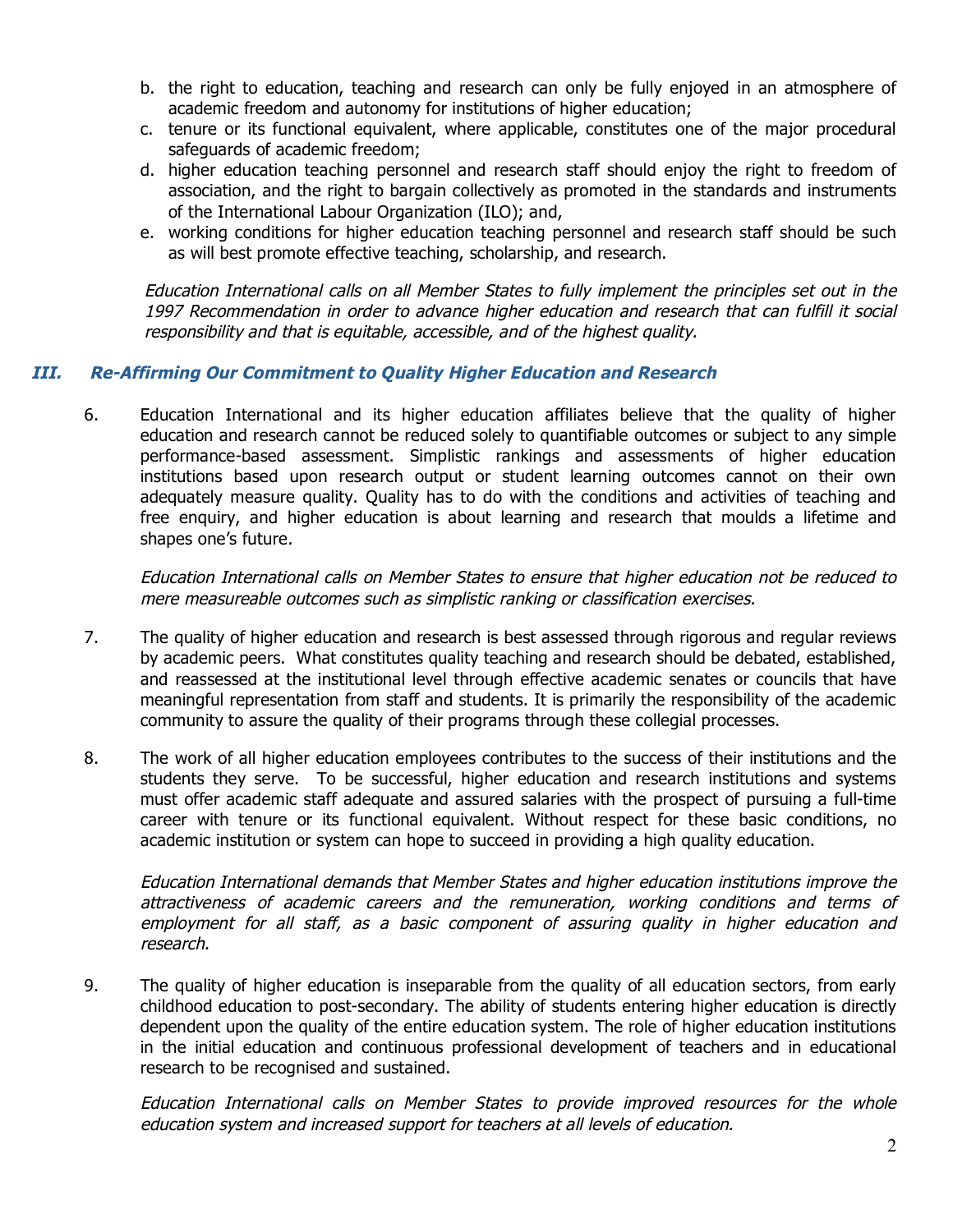# **IV. Academic Freedom as <sup>a</sup> Basic Requirement of Meaningful Higher Education and Research**

- 10. Promoting quality higher education and research also requires that institutions and governments guarantee and actively defend the academic freedom of staff. As described in the 1997 UNESCO Recommendation Concerning the Status of Higher Education Teaching Personnel, academic freedom includes the right, without restriction by prescribed doctrine, to freedom of teaching and discussion; freedom in carrying out research and disseminating and publishing the results thereof; freedom in producing and performing creative works; freedom to engage in service to the institution and the community; freedom to express freely one's opinion about the institution, its administration, or the system in which one works; freedom from institutional censorship; freedom to acquire, preserve, and provide access to documentary material in all formats; and freedom to participate in professional and representative academic bodies.
- 11. Academic freedom involves both the pursuit of knowledge and its dissemination and application through activities such as research, teaching, public lectures, conference communications, publications, professional practice, the building of library collections, the provision of mediated access to information, artistic production and performance, and service. All such activities are closely related and involve different aspects of a single job or task. Higher education relies on active engagement in critical enquiry and research, both of which inform the teaching and learning mission of our institutions. The quality of higher education and the experience of students both suffer when critical enquiry and research cannot flourish. The creation of academic positions that do not involve a range of academic activities in the pursuit of knowledge and its dissemination and application, undermines the mission of a higher education institution, which must remain inextricably committed to critical enquiry, learning and service to the community.
- 12. Academic freedom must not be confused with institutional autonomy. Higher education institutions should be autonomous to the extent that they are able to set policies independent of outside influence. That very autonomy can protect academic freedom from a hostile external environment, but it can also facilitate an internal assault on academic freedom. To undermine or suppress academic freedom is a serious abuse of institutional autonomy.
- 13. Academic freedom does not require neutrality on the part of individual academic staff. Academic freedom makes intellectual discourse, critique, and commitment possible. All academic staff must have the right to fulfil their functions without reprisal or repression by the institution, the state, or any other source.
- 14. Education International notes with concern the continuing violations of academic freedom around the world. In too many countries, higher education staff, in the course of exercising their right to teach and research, risk punishment and retribution from political authorities, other vested interests, and their own institutions. In countries and territories where basic civil liberties such as freedom of speech, association, and movement are restricted, academic freedom cannot be exercised. There remain in all parts of the world serious violations of the basic labour rights of academic staff, including their right to organize trade unions and to engage in collective bargaining.

Education International calls on Member States of UNESCO to do more to ensure that these fundamental civil liberties and labour rights are fully respected, and that academic freedom is properly protected and vigorously defended.

15. The erosion of civil liberties in response to concerns about terrorism and extremism has also significantly affected academic freedom, as well as making unacceptable demands on academic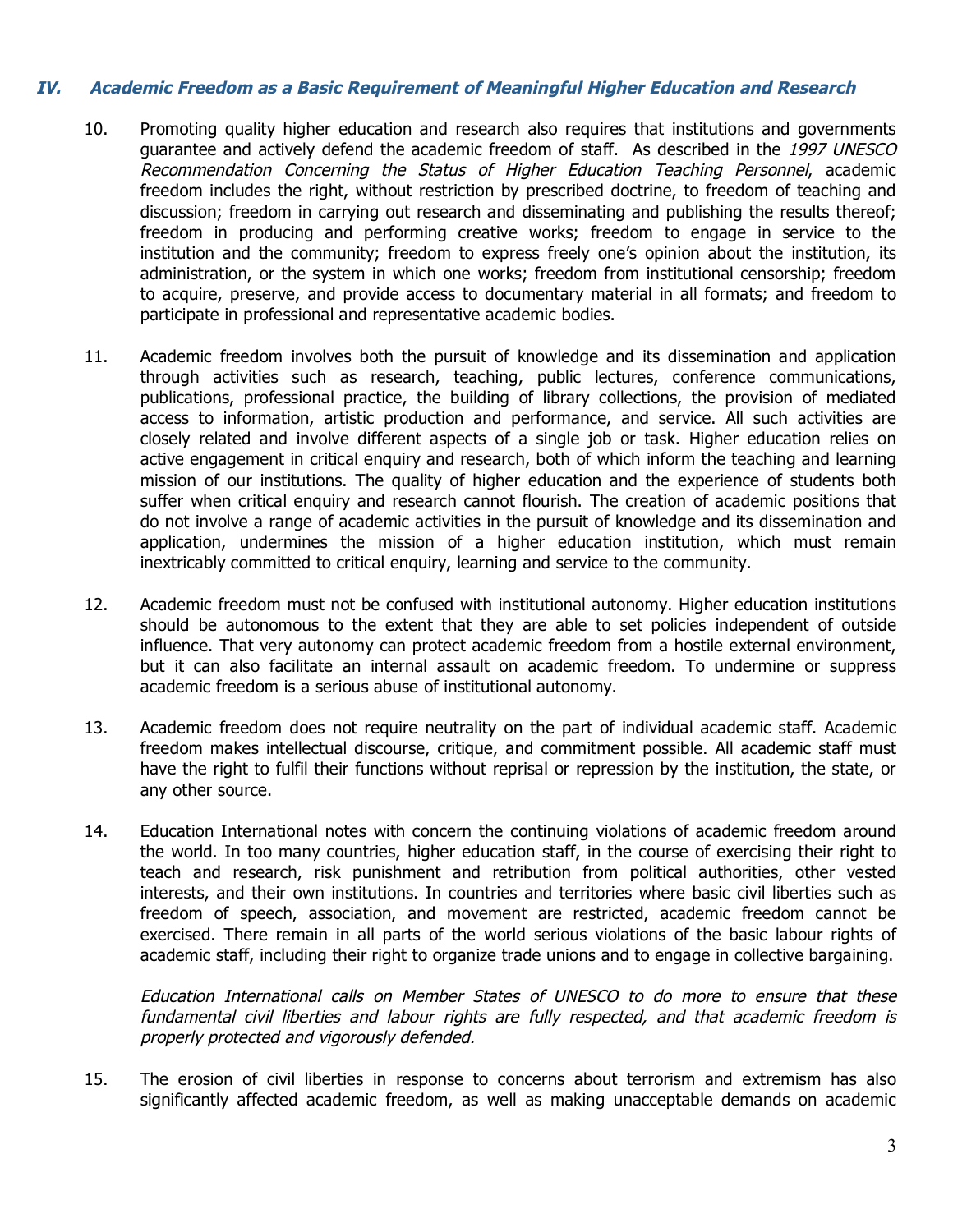staff in some countries to 'police' their students. Restrictions on the movement of higher education staff and the stifling of unpopular opinions have become too commonplace.

Education International calls on all Member States to fully assert and follow through on their commitments to respect and defend civil liberties and academic freedom.

## **V. Tenure as <sup>a</sup> Means of Protecting Academic Freedom and Ensuring the Development of Higher Education and Research**

- 16. Academic freedom is protected through tenure or its functional equivalent. Tenure or its functional equivalent, awarded after rigorous peer review, ensures secure continued academic employment. It is the means by which academic staff are protected against personal malice, political coercion, and arbitrary actions by their institutions. It is also the means by which to recognise the essential contribution made by academics to their higher education community, the advancement of their discipline, as well as the development of teaching and research within their institution.
- 17. Education international has serious concerns about the rapid growth in precarious and fixed-term academic labour – academic staff hired on a part-time and/or limited term basis without tenure or its functional equivalent. In many countries, a majority of academic staff are now employed in precarious positions with low pay, few or no benefits**,** and without procedural protections for academic freedom.

Education International stresses that higher education institutions and Member States must increase their efforts to fund and create more permanently and regularly employed staff.

#### **VI. Collegiality as <sup>a</sup> Means for Effective Governance in Higher Education**

18. Collegial governance of higher education institutions in which academic staff have effective and meaningful representation is a key requirement for the proper functioning of higher education institutions. Academic staff must play the predominant role through the appropriate bodies in determining curriculum, assessment standards, and other academic matters. However, traditional collegial governance structures in higher education are under pressure in many countries and institutions. Many so-called reforms enacted in recent years have weakened the voices of academic staff in governance, and have granted more authority to representatives external to the academic community. Academic senates and councils have seen their authority wane as administrative boards, increasingly detached from the academic community, take more control. In some countries, senates and councils are increasingly dominated by a relatively narrow range of business interests and the place of academic staff in them is marginalised.

Education International urges higher education institutions and Member States to enable academic staff to play <sup>a</sup> decisive role in making educational decisions and setting educational policy, if higher education institutions are to fulfill their public responsibility for the creation and transmission of knowledge and for the education of students.

## **VII. The Risks of Public-Private Partnerships in Higher Education and Research**

19. Academic freedom is facing new pressures as a result of direct links between higher education institutions and the private sector that have been increasingly promoted, particularly in the form of industry sponsored university research. These research partnerships, when managed in a transparent and open manner, can help improve productivity and raise living standards through the discovery and commercialization of new innovations. However, such arrangements, if not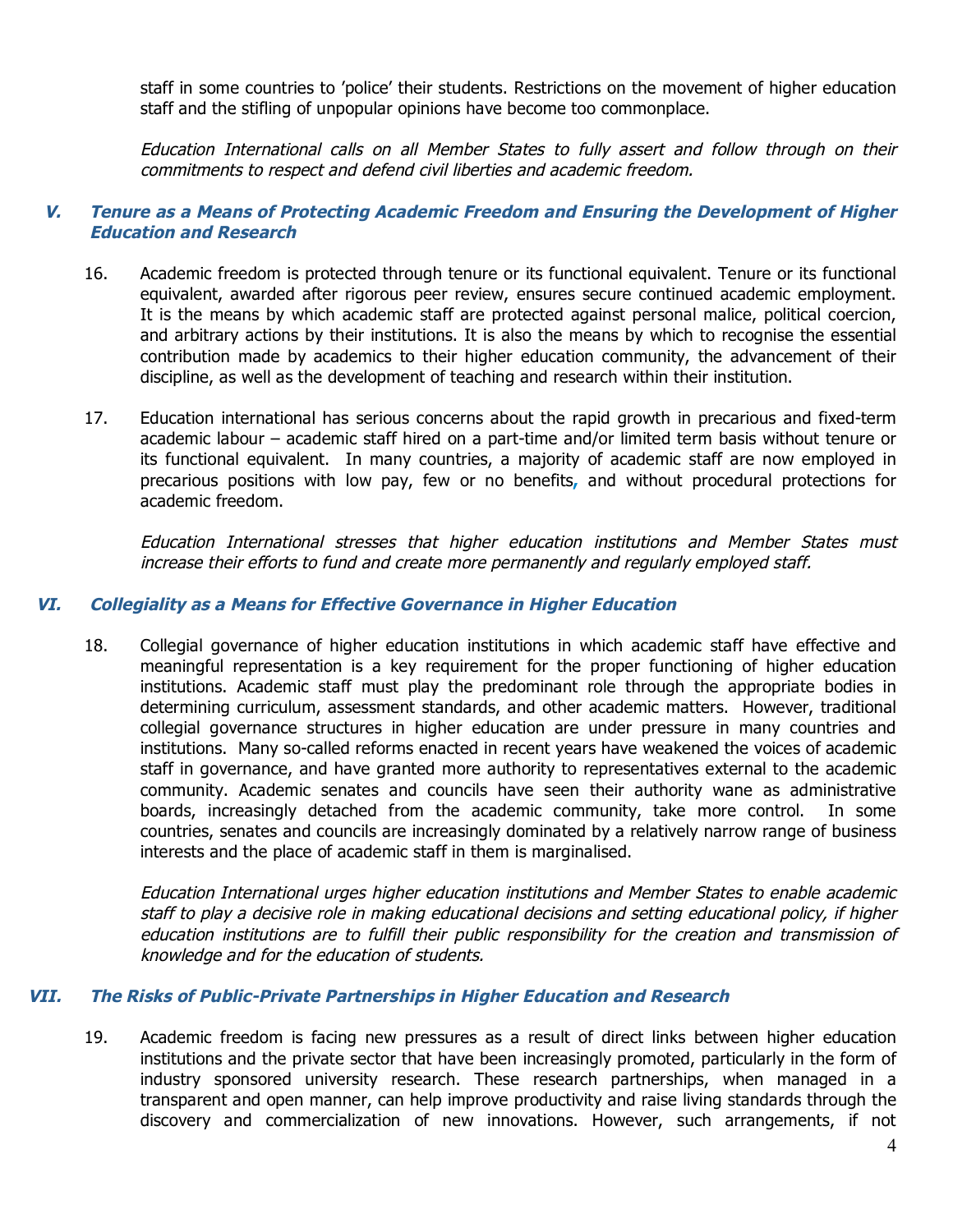adequately regulated, can also raise significant risks to the integrity and independence of academic research. Many high profile cases have shown that industrial sponsors can exert undue pressure on academic researchers and delay publication of research results that are not favourable to a company's financial interests.

- 20. Conflicts over academic freedom can arise between industrial sponsors and researchers because of differences in research cultures, motives and objectives. Effective commercial research requires non-disclosure to protect industrial secrets. Effective academic research requires sharing and disseminating of knowledge. Education International believes that all academic research should be made publicly available in appropriate ways.
- 21. Other threats to academic freedom may arise as higher education institutions rely more on private sector research funding. Certain disciplines and fields are favoured, while others receive little or no private sector support. Basic research is funded far less than applied research. Important research into social issues like poverty, the environment, or human rights are of less interest to companies who tend to favour research that will produce commercial outcomes. Alternatively, these research areas may be funded by government departments or agencies with a strong partisan interest in the research outcomes. These tendencies can distort academic research in a way that does not serve the public interest. In the area of medicine, for example, commercial pressures are leading to more research that produces minor modifications to existing medicines and treatments, rather than research into the prevention of diseases or to the study of health problems in the developing world.
- 22. It is therefore important that research sponsored by industry or other customers not drive the higher education research agenda. In the long-term, this would be counter-productive for industry itself. The value of basic research at the university level -- with its long time horizons, breadth of knowledge, and independent voice -- is that it is far more likely to make ground-breaking discoveries that will lead to unanticipated commercial applications.

Education International calls on Member States to provide better funding for independent, basic research in all disciplines, and to carefully assess the potential and actual dangers of public-private partnerships in higher education, in particular with reference to the manner in which they compromise the integrity and independence of higher education and research.

# **VIII. Educators as Advocates for Access and Equity in Higher Education**

Recalling the Universal Declaration of Human Rights which states that "everyone has the right to education" and that "higher education shall be equally accessible to all on the basis of merit," Education International calls on Member States to take immediate action to ensure that quality higher education is more equitably accessible to all qualified individuals.

- 23. Promoting greater access to higher education must be a priority of all countries. Higher education and research nurtures individual talent and creativity, and is essential to the social, cultural and economic development of all nations. Higher education institutions, if fully accessible and adequately funded, can play a vital role in providing lifelong learning, and building a talented workforce and active citizenship.
- 24. Admission to higher education should be based solely on merit. There must be no discrimination in granting access to higher education based upon a student's ability to pay or on grounds of race, ethnicity, gender, sexual orientation, language, religion, or physical disabilities.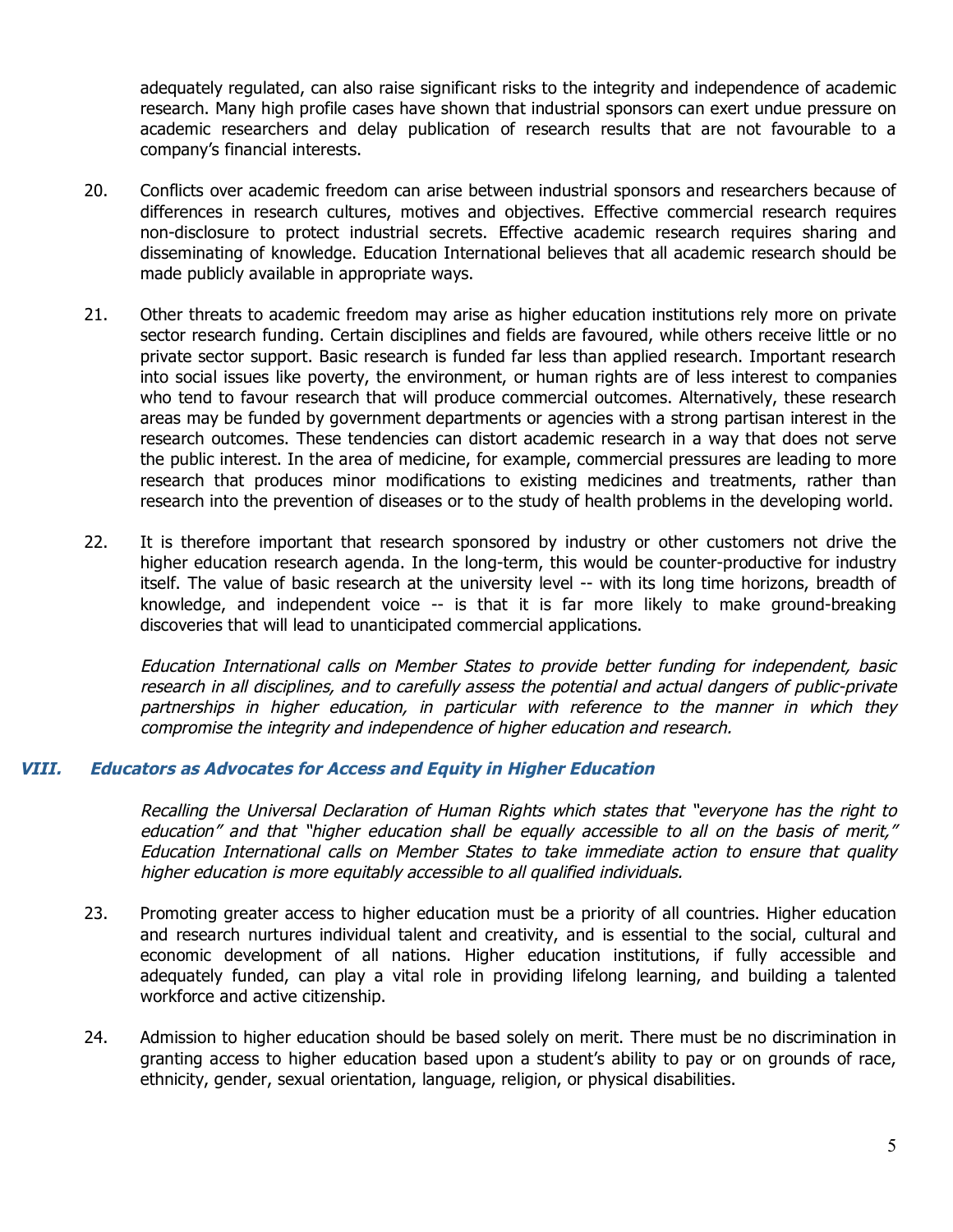Education International calls on Member States to ensure that all financial and non-financial barriers to participation are eliminated, in order to promote more equitable participation in higher education.

- 25. In many countries, tuition fees have risen dramatically in recent years. Education International is concerned about the impact of this trend on the ability of more and more people and their children to participate in higher education. Member States, through their tax base, have the primary responsibility to fund public higher education. Public funding is the most efficient and equitable model of financing higher education. Tuition fees should be reduced to as low as possible and preferably eliminated.
- 26. More action is needed to promote equity within the ranks of academic staff. Despite some progress in recent years, women still remain under-represented, particularly at the most senior academic ranks and within certain disciplines such as engineering and applied sciences. In many countries, women academics earn less than their male colleagues and in a number of countries their growth in the labour market has been disproportionately concentrated in the ranks of the low-paid, parttime, fixed-term academic staff. As well, visible minorities, members of equity seeking groups, and indigenous peoples are also under-represented amongst academic staff.

Education International stresses that it is the role of higher education institutions and Member States to work tirelessly towards eliminating all discrimination, both overt and systemic, and to ensure that the composition of institutions' staff is reflective of the composition of the general population.

# **IX. The Challenges and Opportunities of Internationalization and Globalization**

- 27. Higher education has traditionally been international in scope, with students and staff crossing borders to study, teach and conduct research. Today, however, the emergence of a global "market" in higher education poses a number of potential risks for the academic mission of institutions. The international commercialization and privatization of higher education and research threatens higher education as a public service and therefore increases inequality, diminish quality, and undermine the integrity and independence of teaching and research.
- 28. The economic globalization of higher education is being facilitated by trade and investment agreements like the General Agreement on Trade in Services (GATS) as well as a growing number of bilateral and regional treaties. These agreements have the effect of locking-in and intensifying the pressures of commercialization and privatization. Education International believes strongly that services provided in the public interest, and which sustain national and regional cultures and heritage, like education, must not be subject to the commercial rules of trade treaties. Transnational education is to be governed first and foremost by educational principles, not commercial imperatives.
- 29. Troubling questions have been raised about the impact of GATS on educational access and quality, on public subsidies and funding, and on domestic authority to regulate education providers. While many of these questions remain unsettled, the risk is that once a country has agreed to cover education services, GATS rules can enforce open education markets and enable offshore institutions and companies to engage freely in education activities. Local authorities, including accreditation and quality control agencies, may have little control.

Education International calls on Member States to ensure that their country neither makes nor seeks any additional education or education-related commitments in the current GATS negotiations,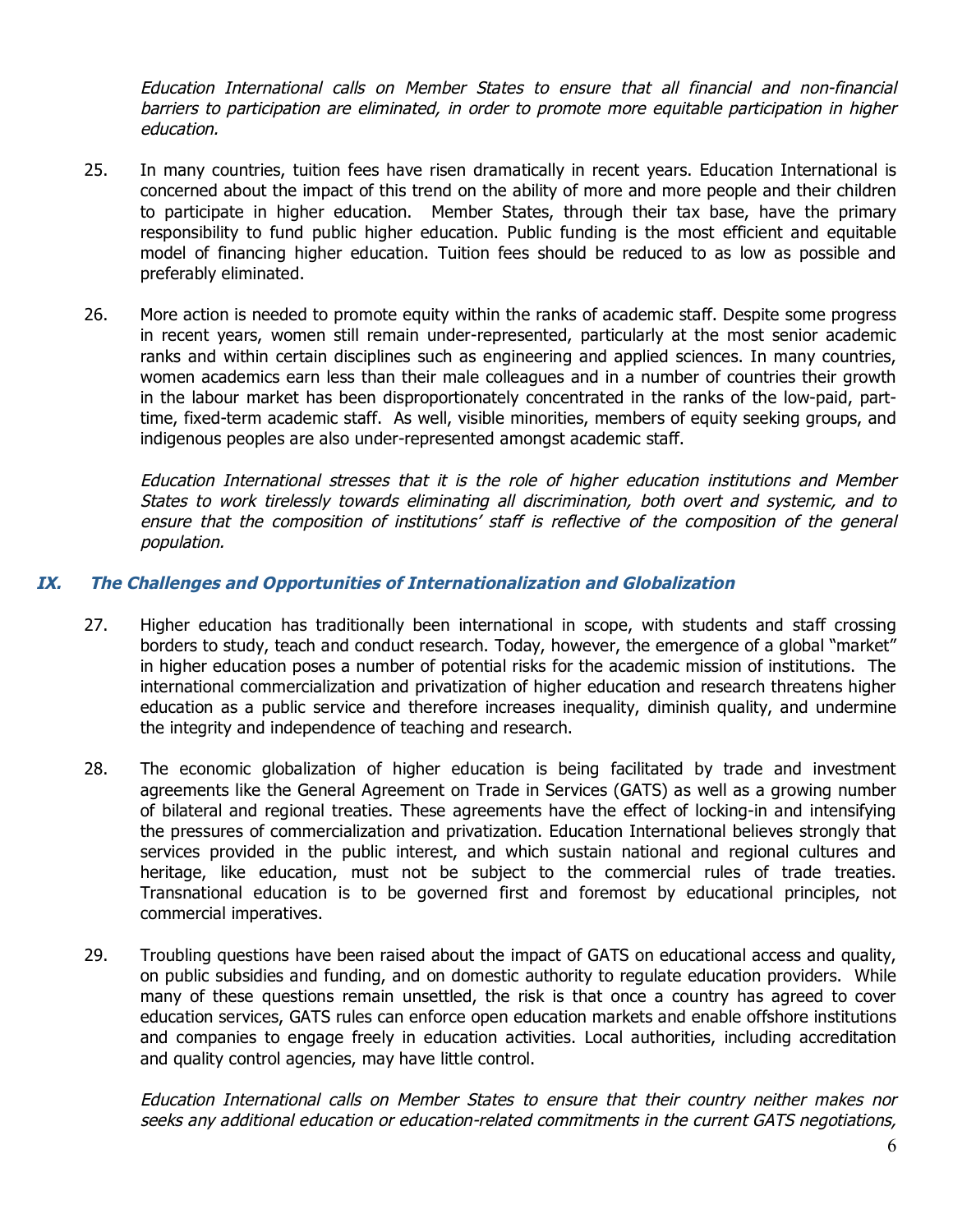and actively resists those made by others. Ministers are urged to assess, in consultation with the academic community, the full impact of GATS coverage of education services**.**

- 30. Opportunities for staff mobility remain very low. Academics have little opportunity for mobility, particularly for their teaching duties, due to barriers that exist in terms of visa and language requirements, among other social and cultural barriers. Education International advocates the importance of voluntary mobility in the professional and personal development of academics and urges Member States to help mobility become a real possibility for academic staff – by, among other things, easing visa requirements, offering possibilities for portability of pension schemes, and addressing issues of language learning in schools from a very young age.
- 31. While more academic staff need to be able to have the opportunity to take up teaching and research opportunities in a foreign country, Education International is convinced that decisive action is needed now to address the "brain drain" of highly qualified personnel from developing countries to the OECD countries. We strongly support labour mobility rights, but it is also clear that the export of teachers, researchers and other highly skilled labour is crippling to poorer societies, and in particular to the Africa region.

Education International asks Members States to consider ways to mitigate the damaging effects of the brain drain, such as providing financial compensation to countries losing skilled people, assisting developing countries in building their domestic higher education and research systems, enhancing student and staff exchanges to promote two-way knowledge transfer, and encouraging collaborative projects and research networks between nations and institutions.

- 32. Education International welcomes the special attention paid by the WCHE to the needs of Africa. The strengthening of higher education in Africa is essential for the long-term development of the continent and will require, among other things, significantly greater development assistance commitments from the developed world. UNESCO should also facilitate ways to strengthen higher education in the continent. Education International is determined to do its part by strengthening links between staff unions within Africa and internationally, and to assist in establishing employment conditions and professional rights that allow for high quality education and research to flourish.
- 33. In many parts of the world, higher education and research suffers because of situations of conflicts and war. UNESCO and its Member States have a critical role to play in assisting regions emerging from conflict to revitalize their higher education systems to contribute to building a culture of peace.

Education International calls on UNESCO and its Member States to step up efforts of re-building higher education systems in post-conflict situations, with particular attention to be paid to Afghanistan, Iraq, and Palestine.

## **X. Sustainable Funding of Higher Education and Research**

Educational International calls upon Member States and inter-governmental organizations to affirm that higher education and research is <sup>a</sup> public good and <sup>a</sup> public service.

- 34. As higher education and research is a public good and a public service, it is therefore the primary responsibility of States to ensure that institutions are adequately funded.
- 35. Education International notes with concern that public investment in higher education in most countries has not been sufficient to meet growing enrolment demands. Funding shortfalls are